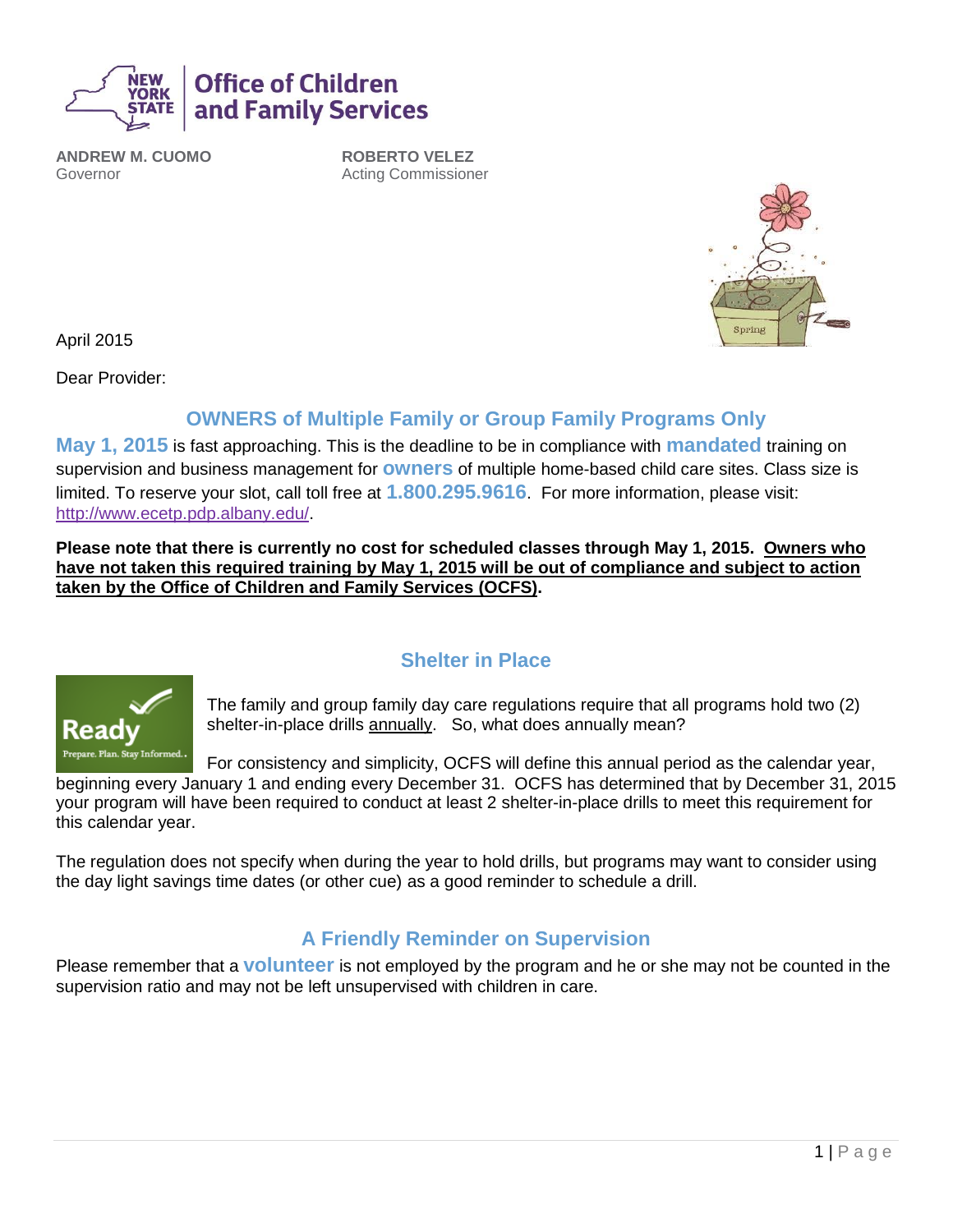# **Stay Up to Date**

The OCFS website is a dynamic and interactive means of communication and information for programs, parents, staff and the community. It is our goal to regularly evaluate it so that it remains a current and effective tool. OCFS encourages you to visit the website often.

The 2014-15 revision of child day care regulations has resulted in a great deal of behind-the-scenes work to bring you an improved and more user-friendly product. Please be sure to regularly check the OCFS webpage at:<http://ocfs.ny.gov/main/childcare/default.asp> for the most **current and up-to-date**:

FORMS POLICIES APPLICATIONS TRAINING

#### **Welcome to the "Cloud"**

Cloud data storage has become the wave of the future. It can provide the benefits of greater accessibility and



reliability of information and [data backup.](http://www.webopedia.com/TERM/B/backup.html) Cloud storage, like any other technology, can also become exploited and vulnerable to hackers. It is important to be mindful of confidential information when using technology. Cloud access should not be shared with anybody that is not directly associated with your program. It is recommended that you only provide access to those with a business need.

### **Making Your Program Safe from Fire and Carbon Monoxide**

Fire extinguishers and smoke and carbon monoxide (CO) detectors can provide a false sense of security if not properly maintained. It is recommended to test and vacuum smoke and CO alarms at least once a month. The battery replacement schedule depends on the type of alarm you have; follow the manufacturer's recommendations for your devices. Smoke and CO alarms have a limited useful life and **outdated devices** may not function as designed. Check your alarm for date of manufacture and recommended replacement dates. If no replacement date is indicated, it is suggested to replace CO alarms every five years and smoke alarms every 10 years.

**Fire extinguishers** have an indicator or gauge to show if they are charged. This should be checked monthly to make sure the extinguisher is ready to use. It is also important to check each fire extinguisher for leakage, damage, corrosion or other defects, such as a cracked/ripped hose or nozzle, or missing or loose pieces which are all signs that it's time to replace your fire extinguisher. Fire extinguishers should be marked with a date of manufacture, and may also have a "Replace By" date. If you are uncertain of if a fire extinguisher needs to be replaced based on age, contact the manufacturer. For more information on fire safety, visit: <http://www.nfpa.org/safety-information> or<http://www.dhses.ny.gov/ofpc/publications/#pamphlets>.

In February, fire extinguisher manufacturer Kidde announced the recall of 4.6 million fire extinguishers due to reports that the recalled fire extinguishers failed to discharge as required. This recall involves 31 models of Kidde plastic valve disposable fire extinguishers manufactured between July 23, 2013 and October 15, 2014. The **recalled extinguishers** were sold at department, hardware and home

improvement stores nationwide. Kidde is offering free replacement for recalled extinguishers. For more information, or to determine if you have a recalled fire extinguisher, contact Kidde toll-free at (855) 283-7991 from 8 a.m. to 5 p.m. ET Monday through Friday, or online at [www.kidde.com](http://www.kidde.com/) and click on Safety Notice for more information. Additional information on this and other product recalls can be found at [http://www.cpsc.gov/en/Recalls.](http://www.cpsc.gov/en/Recalls)